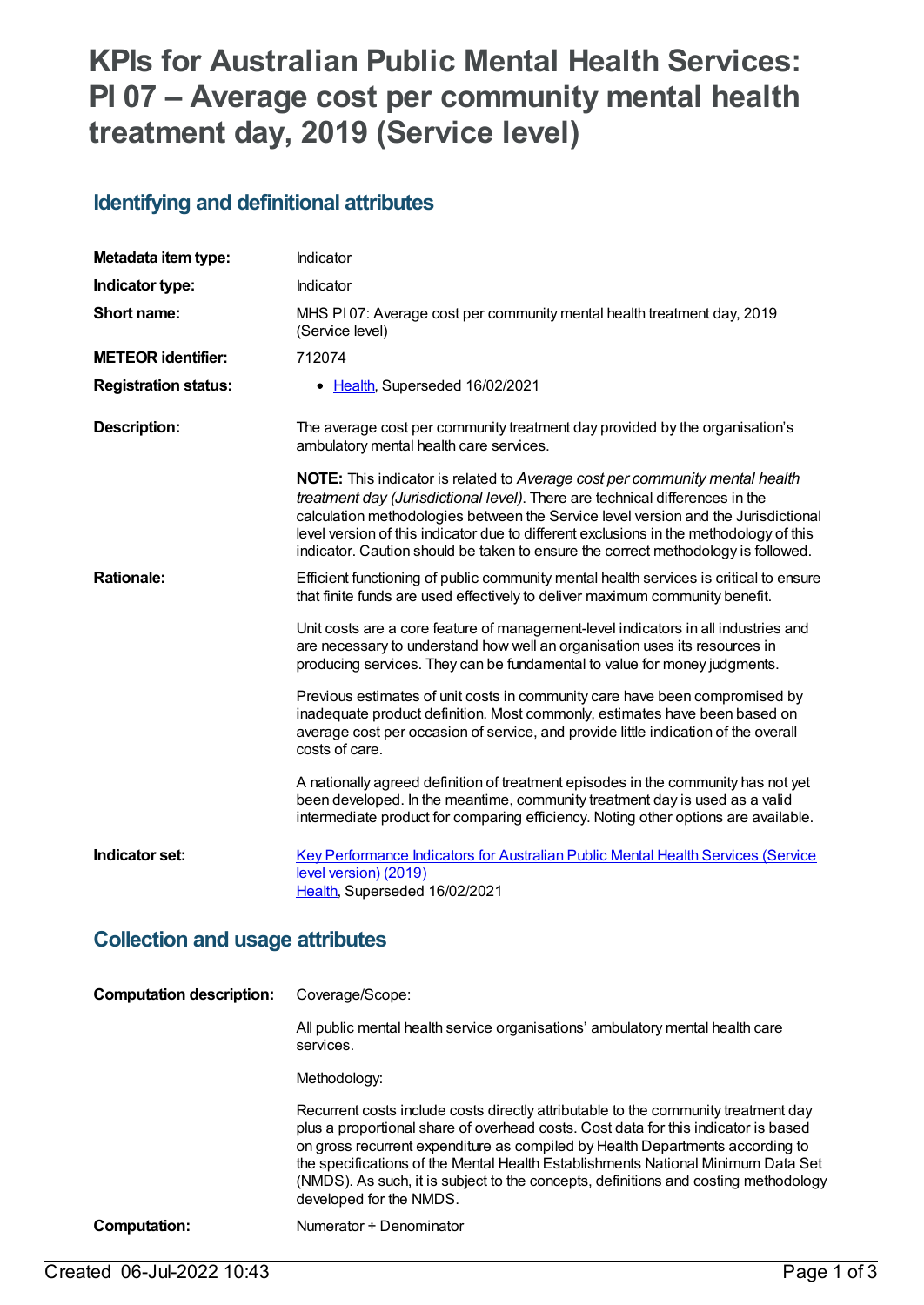| Numerator:      | Total of the mental health service organisation's recurrent expenditure on<br>ambulatory mental health care services within the reference period. |
|-----------------|---------------------------------------------------------------------------------------------------------------------------------------------------|
| Denominator:    | Total number of community treatment days provided by the organisation's<br>ambulatory mental health care services within the reference period.    |
| Disaggregation: | Service variables: target population                                                                                                              |
|                 | Consumer attributes: nil                                                                                                                          |

### **Representational attributes**

| Mean (average)  |
|-----------------|
| Monetary amount |
| Currency        |
| <b>NINNN1</b>   |
|                 |

### **Indicator conceptual framework**

| Framework and | <b>Efficient</b> |
|---------------|------------------|
| dimensions:   |                  |

#### **Accountability attributes**

| <b>Benchmark:</b>                                  | Levels at which the indicator can be useful for benchmarking:                                                                                                                                              |
|----------------------------------------------------|------------------------------------------------------------------------------------------------------------------------------------------------------------------------------------------------------------|
|                                                    | $\bullet$ service unit<br>• mental health service organisation<br>• regional group of services<br>• state/territory.                                                                                       |
| Further data development /<br>collection required: | This indicator can be accurately constructed using the Mental Health<br>Establishments NMDS and the Community Mental Health Care NMDS.                                                                     |
| Other issues caveats:                              | Contact duration data is needed for a more sophisticated cost modelling<br>methodology.                                                                                                                    |
|                                                    | Casemix adjustment is needed to interpret variation between organisations to<br>distinguish consumer and provider factors.                                                                                 |
|                                                    | Further development of national funding models, including episode-based or<br>casemix models will enable more meaningful measurement.                                                                      |
|                                                    | There is a need for considerable development of costing within mental health (for<br>example the inclusion/exclusion of teaching and research expenditure and costing<br>according to actual service use). |
|                                                    | Accurate reporting at levels above that of mental health service organisation<br>requires unique state-wide patient identifiers which are not currently available in all<br>jurisdictions.                 |
| <b>Source and reference attributes</b>             |                                                                                                                                                                                                            |

| National Mental Health Performance Subcommittee (NMHPSC) 2013. Key<br>Performance Indicators for Australian Public Mental Health Services, 3rd edn.<br>Canberra: NMHPSC |
|-------------------------------------------------------------------------------------------------------------------------------------------------------------------------|
|                                                                                                                                                                         |
|                                                                                                                                                                         |

## **Relational attributes**